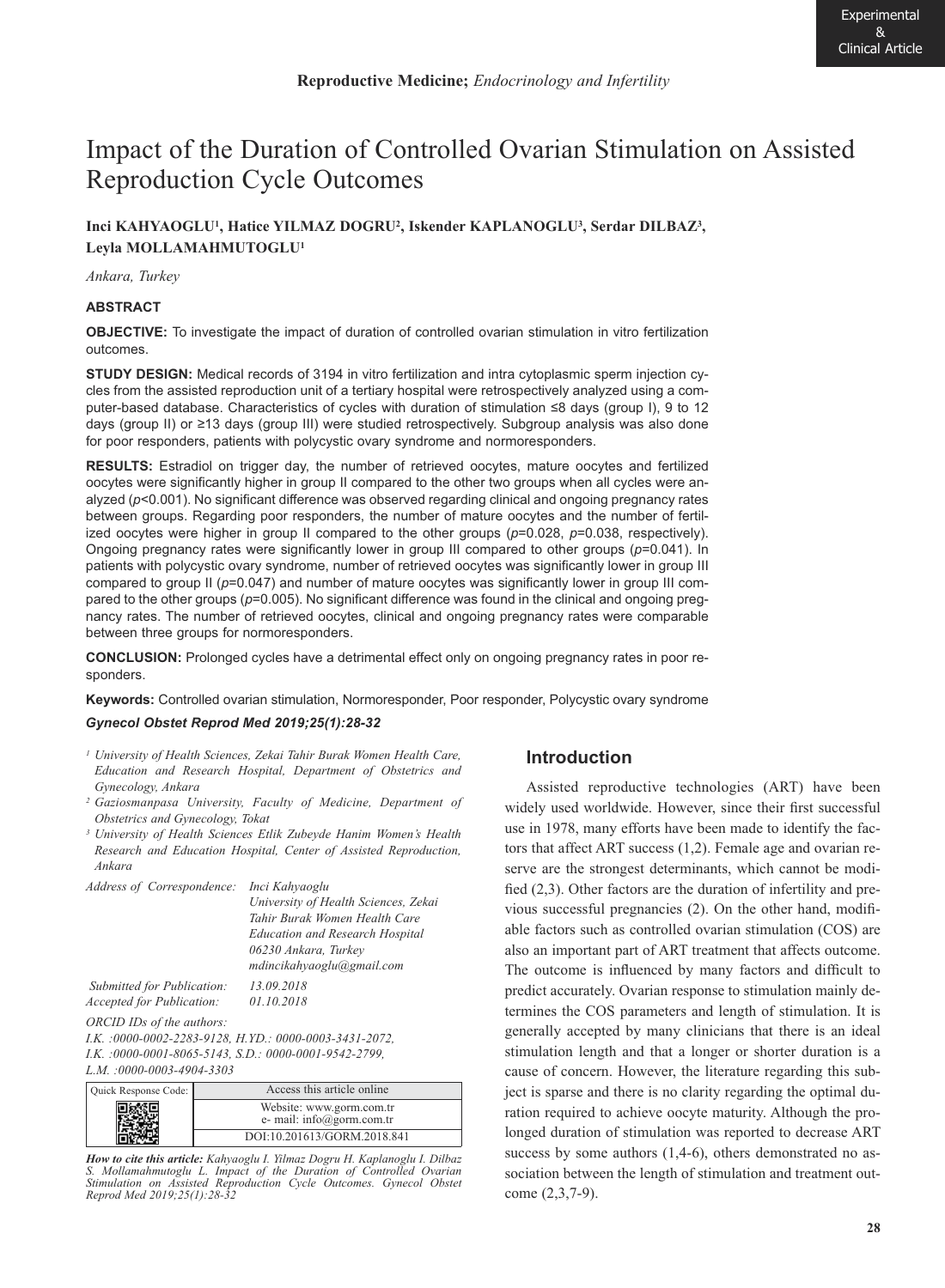The aim of this study was to investigate whether the duration of controlled ovarian stimulation affects the in vitro fertilization (IVF)/intra cytoplasmic sperm injection (ICSI) outcome in the general ART population, and in the subgroups of poor responders, patients with polycystic ovary syndrome (PCOS) and normoresponders.

## **Material and Method**

Medical records of all fresh IVF and ICSI cycles from the assisted reproduction unit of a tertiary hospital for the period between May 2007 and October 2016 were retrospectively analyzed using a computer-based database. The study was approved by the local ethics committee of the institute (21/12/2016-Number: 219). Frozen embryo transfer cycles were excluded. Age, body mass index (BMI), basal serum follicle stimulating hormone (FSH), duration of infertility, and characteristics of COS were recorded.

Controlled ovarian stimulation was performed using long GnRH agonist, microdose flare-up or antagonist protocols. The type of gonadotropin used was either pure recombinant follicle-stimulating hormone (FSH) or human menopausal gonadotropin (hMG). Gonadotropin doses were individualized for each patient. Ovarian response was monitored by serial follicular ultrasound and serum estradiol assessments, and gonadotropin dose was adjusted according to the response. Recombinant human chorionic gonadotropin (hCG) (Ovitrelle, Serono, Istanbul, Turkey) was administered when at least three follicles showed a mean diameter of 17 mm. Oocyte pick up (OPU) procedures were performed by transvaginal ultrasoundguided aspiration 35.5-36 h after the hCG injection. As a policy of the clinic, ICSI is the procedure done routinely for all our patients, whereas classic IVF is reserved only for cases when the number of retrieved oocytes exceeds 20. IVF and ICSI are both performed in these cases. Evidence for fertilization was assessed approximately 16-18 h after insemination. Embryo transfer (ET) was performed on day 2,3 or 5 under ultrasound guidance. Luteal phase support was provided by vaginal progesterone (Crinone 8% gel, Serono, UK) twice daily or a combination of intramuscular (Progestan amp, Koçak Farma, Turkey) and vaginal progesterone. Pregnancy was determined by the β-hCG level in blood tests performed 12 days after embryo transfer and clinical pregnancy was defined as the presence of a gestational sac with accompanying fetal heartbeat by ultrasound 4 weeks following the ET procedure.

Cycles were categorized into three groups according to the length of ovarian stimulation: less than or equal to 8 days (group I), 9 to 12 days (group II) and greater than or equal to 13 days (group III). After the evaluation of all cycles, subgroup analysis was done for poor responders, which was determined by the Bologna criteria (10), and in PCOS patients as defined by the Rotterdam criteria (11). After the exclusion of PCOS patients and poor responders, the normoresponder group was analyzed separately.

Statistical analysis was performed using IBM SPSS Statistics Software (20.0, SPSS Inc., Chicago, IL, USA). Kolmogorov-Smirnov test was used to test the distribution of variables. Analysis of variance (ANOVA) test was used for multiple comparisons. Post-hoc analysis was done using Tukey's HSD test. Data are presented as mean± standard error (SE). Statistical significance was assumed with a probability error of *p*<0.05.

## **Results**

A total of 3194 cycles were analyzed. Indications of the patients were classified as follows: 1349 (42.2%) male factor, 193 (6%) tubal factor, 516 (16.2%) diminished ovarian reserve and 1136 (35.6%) unexplained infertility. The long protocol was used in 42.5% of the cycles, and the antagonist and microdose flare protocols were used in 42.3% and 15.2% of cycles, respectively.

Regarding all cycles, a statistically significant difference was determined between basal FSH values on day 3 and BMI between group III and group I and II  $(p<0.001$  and  $p=0.002$ , respectively). Total gonadotropin dose used in group III was significantly higher compared to the other two groups (*p*<0.001). Estradiol (E2) on hCG day, number of retrieved oocytes, mature oocytes and fertilized oocytes were significantly higher in group II compared to the other groups (*p*<0.001). No significant difference was observed in clinical and ongoing pregnancy rates between groups (*p*>0.05). In regression analysis, the duration of stimulation was found to have no effect on clinical and ongoing pregnancy rates (*p*=0.89 and *p*=0.620, respectively) (Table 1).

When poor responders were analyzed separately, total gonadotropin dose and E2 on hCG day was significantly higher in group III compared to the other groups  $(p<0.001)$ . The number of mature oocytes and fertilized oocytes was higher in group II compared to the other two groups (*p*=0.028 and *p*=0.038, respectively). Although there was no significant difference regarding clinical pregnancy rates between groups, ongoing pregnancy rates were significantly lower in group III (*p*=0.041) (Table 2).

When patients with PCOS were evaluated, BMI and total gonadotropin dose were significantly higher in group III compared to the other two groups  $(p=0.003$  and  $p=0.033$ , respectively). The number of retrieved oocytes was significantly lower in group III compared to group II (*p*=0.047) and the number of mature oocytes was significantly lower in group III compared to the other two groups  $(p=0.005)$ . No significant difference was found in the clinical and ongoing pregnancy rates between the groups (*p*>0.05) (Table 3).

Regarding normoresponders, BMI, total gonadotropin dose and E2 on hCG day was significantly higher in group III compared to group I and group II  $(p=0.003, p<0.001$  and *p*<0.001, respectively). No difference was found in other de-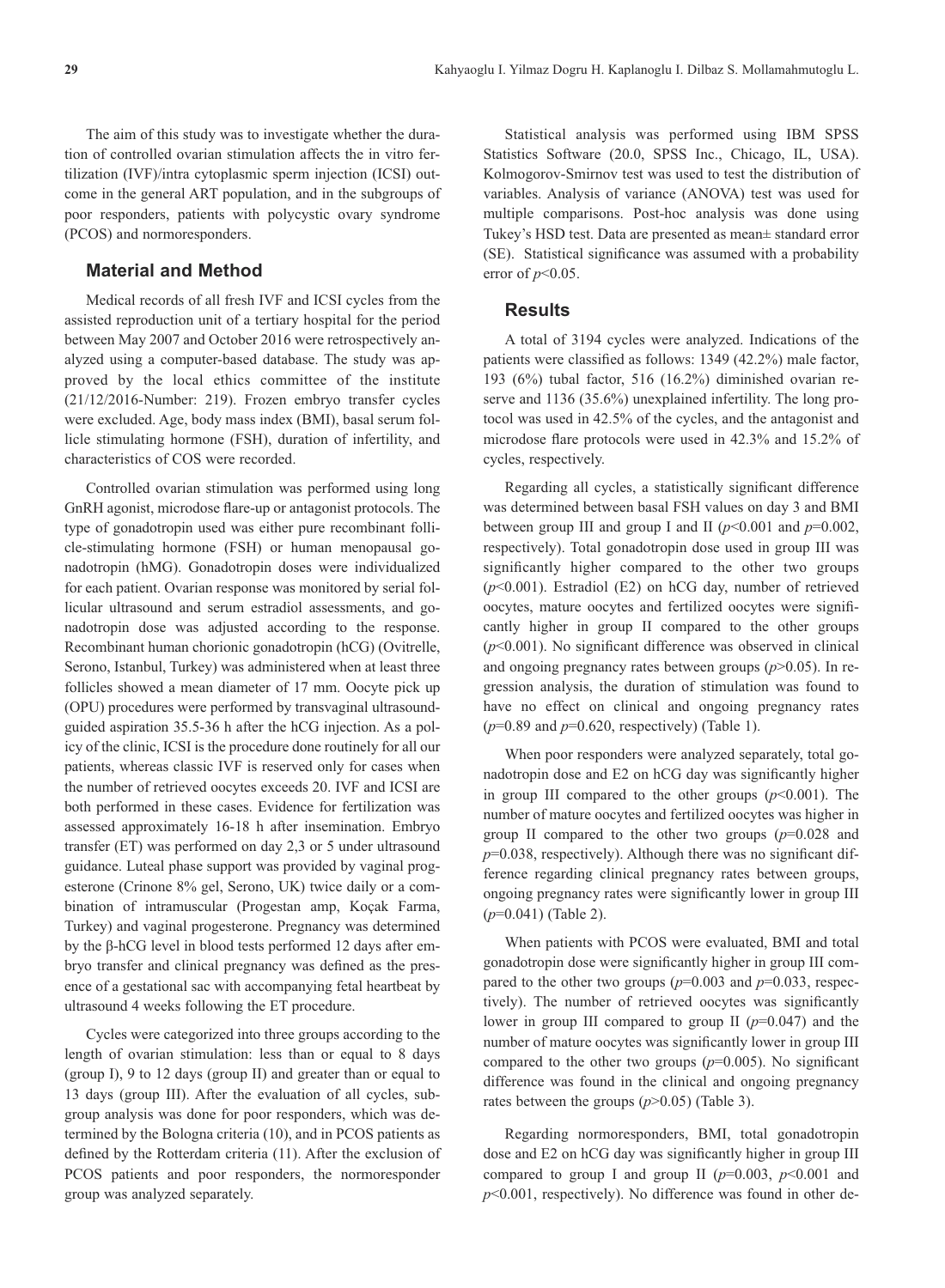|                                             | Group I          | Group II         | Group III        |       |
|---------------------------------------------|------------------|------------------|------------------|-------|
|                                             |                  |                  |                  | р     |
|                                             | $(n=806)$        | $(n=2165)$       | $(n=223)$        | value |
| Age (years)                                 | 30.96±5.67       | $31.07 \pm 5.43$ | 31.58±5.52       | 0.334 |
| BMI ( $kg/m2$ )                             | $26.04 \pm 4.83$ | 25.99±4.7        | 27.47±5.26       | 0.001 |
| Basal FSH (mIU/mL)                          | 7.86±4.66        | $7.75 \pm 3.93$  | $8.84 + 5.83$    | 0.002 |
| Total gonadotropin dose (IU)                | 1854.66±722.62   | 2729.42±1055.88  | 4018.93±1696.51  | 0.001 |
| $E_2$ on hCG day (pg/mL)                    | 2089.51±1570.85  | 2467.36±1598.93  | 2113.16±1594.78  | 0.001 |
| Number of $\geq$ 17 mm follicles on hCG day | $2.97 + 2.28$    | $3.01 \pm 2.32$  | $2.71 \pm 2.69$  | 0.225 |
| Endometrial thickness on hCG day (mm)       | $9.57 \pm 2.03$  | $9.99 \pm 2.14$  | $10.11 \pm 2.14$ | 0.001 |
| Number of oocytes retrieved                 | $10.74 \pm 7.59$ | 11.58±7.49       | $9.62 \pm 7.03$  | 0.001 |
| Number of mature oocytes                    | $7.45 \pm 5.75$  | $8.51 \pm 5.87$  | $6.54 + 5.86$    | 0.001 |
| Number of fertilized oocytes                | $3.84 \pm 3.68$  | $4.3 \pm 3.73$   | $3.27 \pm 3.13$  | 0.001 |
| Clinical pregnancy rate (%)                 | 30.55            | 30.52            | 26.72            | 0.643 |
| Ongoing pregnancy rate (%)                  | 26.75            | 25.17            | 22.53            | 0.587 |

*Table 1: Demographic characteristics and controlled ovarian stimulation parameters of all cycles*

*BMI: Body mass index, FSH: Follicle stimulating hormone, E2: Estradiol, hCG: Human chorionic gonadotropin*

*Table 2: Demographic characteristics and controlled ovarian stimulation parameters of cycles of poor responders*

|                                           | Group I          | Group II         | Group III        | p      |
|-------------------------------------------|------------------|------------------|------------------|--------|
|                                           | $(n=80)$         | $(n=238)$        | $(n=40)$         | values |
| Female age (years)                        | $35.54 + 5.79$   | $34.74 \pm 5.63$ | $35.03 \pm 6.03$ | 0.561  |
| BMI ( $kg/m2$ )                           | 25.99±4.92       | 27.01±5.01       | $26.1 \pm 4.94$  | 0.231  |
| Basal D <sub>3</sub> FSH (mIU/mL)         | $10.71 \pm 7.86$ | $9.23 \pm 5.05$  | 11.48±7.82       | 0.058  |
| Total gonadotropin dose (IU)              | 3176.67±1171.58  | 3246.88±693.67   | 3930.03±1350.24  | 0.001  |
| $E_2$ on hCG day (pg/mL)                  | 1234.38±855.34   | 1923.35±1171.57  | 2073.05±1510.47  | 0.001  |
| Number of follicles ≥17 mm on hCG day     | $2.06 \pm 1.55$  | $2.33 \pm 1.65$  | $1.95 \pm 1.79$  | 0.245  |
| Endometrial thickness on hCG day hCG (mm) | $9.25 \pm 2.37$  | $9.63 \pm 2.05$  | $10.31 \pm 2.76$ | 0.076  |
| Number of retrieved oocytes               | $6.16 \pm 5.72$  | $7.26 + 4.52$    | $5.93{\pm}4.44$  | 0.092  |
| Number of mature oocytes                  | $4.41\pm4.38$    | $5.59 \pm 3.81$  | $4.35 + 4.25$    | 0.028  |
| Number of fertilized oocytes              | $2.42 \pm 2.07$  | $3.09 \pm 2.25$  | $2.51 \pm 2.76$  | 0.038  |
| Clinical pregnancy rate (%)               | 22.5             | 21.0             | 10.0             | 0.642  |
| Ongoing pregnancy rate (%)                | 22.5             | 15.9             | 7.5              | 0.041  |

*FSH: Follicle stimulating hormone, E2: Estradiol, hCG: Human chorionic gonadotropin*

| Table 3: Demographic characteristics and controlled ovarian stimulation parameters of cycles of polycystic ovary syndrome |  |
|---------------------------------------------------------------------------------------------------------------------------|--|
|---------------------------------------------------------------------------------------------------------------------------|--|

|                                       | Group I         | Group II         | Group III        |
|---------------------------------------|-----------------|------------------|------------------|
|                                       | $(n=46)$        | $(n=120)$        | $(n=27)$         |
| Age (years)                           | 28.21±4.32      | 27.98±4.55       | 28.89±3.78       |
| BMI ( $kg/m2$ )                       | 26.65±4.96      | 26.34±4.94       | $30.17 \pm 6.26$ |
| Basal D <sub>3</sub> FSH (IU/L)       | $5.73 \pm 1.47$ | $6.22 \pm 1.49$  | $5.75 \pm 1.42$  |
| Total gonadotropin dose (IU)          | 1584.45±704.66  | 1752.61±798.81   | 2205±1101.1      |
| $E_2$ on hCG day (pg/mL)              | 3041.49±1608.17 | 2932.33±1599.3   | 3407.14±1655.41  |
| Number of follicles ≥17 mm on hCG day | $4.67 \pm 3.93$ | $4.25 \pm 2.85$  | $3.56 \pm 3$     |
| Endometrial thickness on hCG day (mm) | $9.71 \pm 2.06$ | $10.14 \pm 1.88$ | $9.76 \pm 1.49$  |
| Number of retrieved oocytes           | 17.02±6.95      | $17.35 + 9$      | 13.04±5.85       |
| Number of mature oocytes              | 12.26±5.33      | 13.04±6.92       | $8.48 \pm 5.72$  |
| Number of fertilized oocytes          | $6.76{\pm}4.05$ | $6.63{\pm}4.64$  | $4.63 \pm 2.96$  |
| Clinical pregnancy rate (%)           | 39.1            | 35.8             | 40.7             |
| Ongoing pregnancy rate (%)            | 32.6            | 27.5             | 37.03            |

*BMI: Body mass index, FSH: Follicle stimulating hormone, E2: Estradiol, hCG: Human chorionic gonadotropin*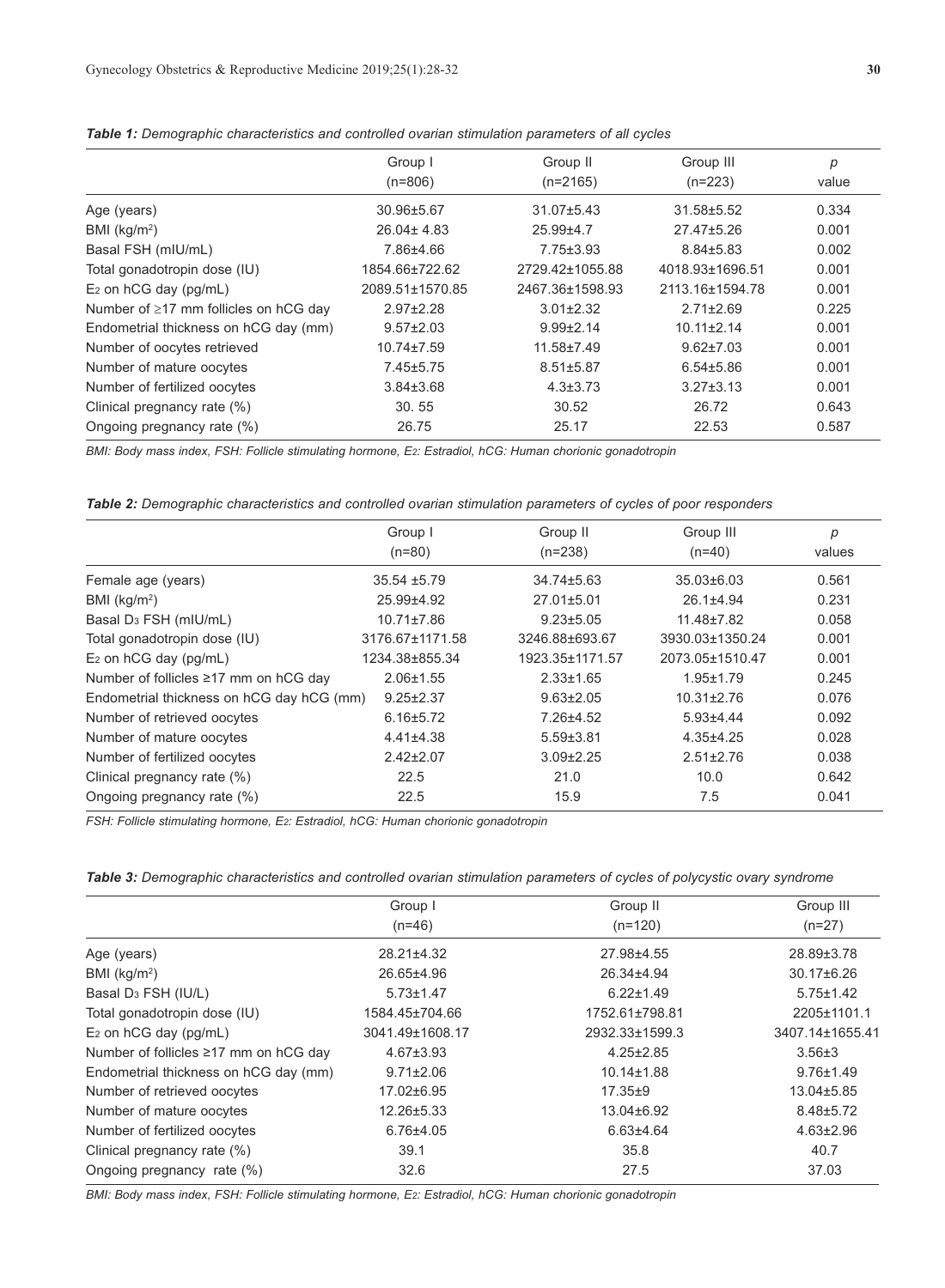mographic factors and controlled ovarian stimulation parameters  $(p>0.05)$ . Clinical and ongoing pregnancy rates were comparable between the three groups (Table 4).

## **Discussion**

The results of this study demonstrated that the highest number of oocytes and mature oocytes were retrieved when stimulation was between 9-12 days in all fresh cycles, although clinical pregnancy rates and ongoing pregnancy rates were not affected by the length of stimulation. In poor responders, the number of mature oocytes and fertilized oocytes was higher when the duration of stimulation was between 9- 12 days. With prolonged duration of stimulation, the ongoing pregnancy rate was decreased, but not the clinical pregnancy rate. In patients with PCOS, although the number of retrieved and mature oocytes was decreased in prolonged stimulations, clinical and ongoing pregnancy rates were not affected.

The duration of stimulation is determined by the response of the ovaries to gonadotropins, which is the time for two or three follicles to become 17-18 mm in diameter (2). Although the optimal length is yet to be determined, it is thought that a shorter duration may lead to insufficient time for oocyte maturation and endometrial development. Limited literature exists addressing the impact of duration of stimulation on the number of retrieved oocytes (2,7,9,12). Mardesic et al. reported that the number of follicles on hCG day and the number of retrieved oocytes are not different in cycles with 8 days or shorter stimulation compared to longer stimulations (>8 days) in patients with antral follicle count <20 (12). In another retrospective analysis of 555 IVF cycles, it was reported that there was a higher number of oocytes retrieved in cycles with shorter stimulation phase length (11.2±6, 10.3±1.2 and 9.2±5 for stimulation duration 6-9 days, 10-11 days and  $\geq$ 12 days, respectively) (2). On the other hand, others reported no influence of stimulation length on the number of oocytes retrieved (4). In line with previous studies, our results revealed that short and also prolonged stimulation resulted in a decreased number of retrieved and mature oocytes in all fresh cycles and in cycles with poor ovarian response. But in the PCOS group, only prolonged cycles (>13 days) resulted in a decreased number of retrieved and mature oocytes without an effect on pregnancy rates. Our results from the PCOS group support the study of Ryan et al., documenting stimulation longer than 13 days were not associated with decreased ART success for women with PCOS (5). In a meta-analysis of 793 cycles with PCOS and 1116 matched controls, it was demonstrated that the duration of stimulation was 1.2 days longer in the PCOS group than in controls (13). It was also demonstrated that high E2 levels in PCOS patients might be detrimental to oocyte maturation and embryonic development (14). The highest E2 level of all groups in our study was the group with stimulation longer than 13 days. So it could be hypothesized that the longer stimulation with high E2 levels may be detrimental to oocytes in the PCOS group, which leads to a decrease in the number of retrieved oocytes.

The impact of duration of stimulation on pregnancy rates is also controversial. A few studies report a negative association between stimulation length and clinical pregnancy rates (5,6) and live birth rates (1), whereas others demonstrated no association (2,7-9). In their retrospective analysis of 699 cycles, Chuang et al. reported that stimulation longer than 13 days was associated with significantly lower clinical pregnancy rates and live birth rates (1). Ryan et al. also demonstrated a 34% lower chance of clinical pregnancy in women with 13 days or longer of stimulation compared to those with shorter cycles (5). In contrast, analysis of 555 cycles revealed that clinical and ongoing pregnancy rates were not affected by the duration of stimulation, suggesting that the success of ART treatment depends on the ability of oocytes to develop follicles

|  |  |  |  |  |  |  |  |  | Table 4: Demographic features and controlled ovarian stimulation parameters of the cycles of normoresponders |
|--|--|--|--|--|--|--|--|--|--------------------------------------------------------------------------------------------------------------|
|--|--|--|--|--|--|--|--|--|--------------------------------------------------------------------------------------------------------------|

|                                       | Group I          | Group II         | Group III        |         |  |
|---------------------------------------|------------------|------------------|------------------|---------|--|
|                                       | $(n=401)$        | $(n=1175)$       | $(n=75)$         | p value |  |
| Age (years)                           | $30.02 \pm 5.01$ | $30.34 \pm 4.9$  | $30.52 + 4.85$   | 0.474   |  |
| BMI $(kg/m2)$                         | 25.92±4.68       | 25.81±4.62       | 27.73±5.14       | 0.003   |  |
| Basal D <sub>3</sub> FSH (mIU/mL)     | $6.84 \pm 2.31$  | $7.23 \pm 2.82$  | $7.35 + 4.16$    | 0.068   |  |
| Total gonadotropin dose (IU)          | 2348.22±980.68   | 2361.70±985.06   | 3164.33±881.46   | 0.001   |  |
| $E_2$ on hCG day (pg/mL)              | 2153.02±1326.37  | 2695.51±2297.96  | 2928.47±1525.12  | 0.001   |  |
| Number of follicles ≥17 mm on hCG day | $3.41 \pm 2.26$  | $3.23 \pm 2.38$  | $3.2 \pm 2.83$   | 0.408   |  |
| Endometrial thickness on hCG day (mm) | $9.78 \pm 1.98$  | $10.06 \pm 2.05$ | $9.93 \pm 1.72$  | 0.073   |  |
| Number of retrieved oocytes           | $12.34 \pm 7.16$ | 12.98±6.89       | $12.13 \pm 7.67$ | 0.213   |  |
| Number of mature oocytes              | $9.08 + 5.28$    | $9.68 + 5.54$    | $9.05 \pm 6.16$  | 0.135   |  |
| Number of fertilized oocytes          | $4.87 \pm 3.47$  | $5.05 \pm 3.49$  | $4.41 \pm 2.89$  | 0.242   |  |
| Clinical pregnancy rate (%)           | 31.1             | 31.9             | 30.7             | 0.261   |  |
| Ongoing pregnancy rate (%)            | 29.6             | 26.8             | 25.3             | 0.681   |  |
|                                       |                  |                  |                  |         |  |

*BMI: Body mass index, FSH: Follicle stimulating hormone, E2: Estradiol, hCG: Human chorionic gonadotropin*